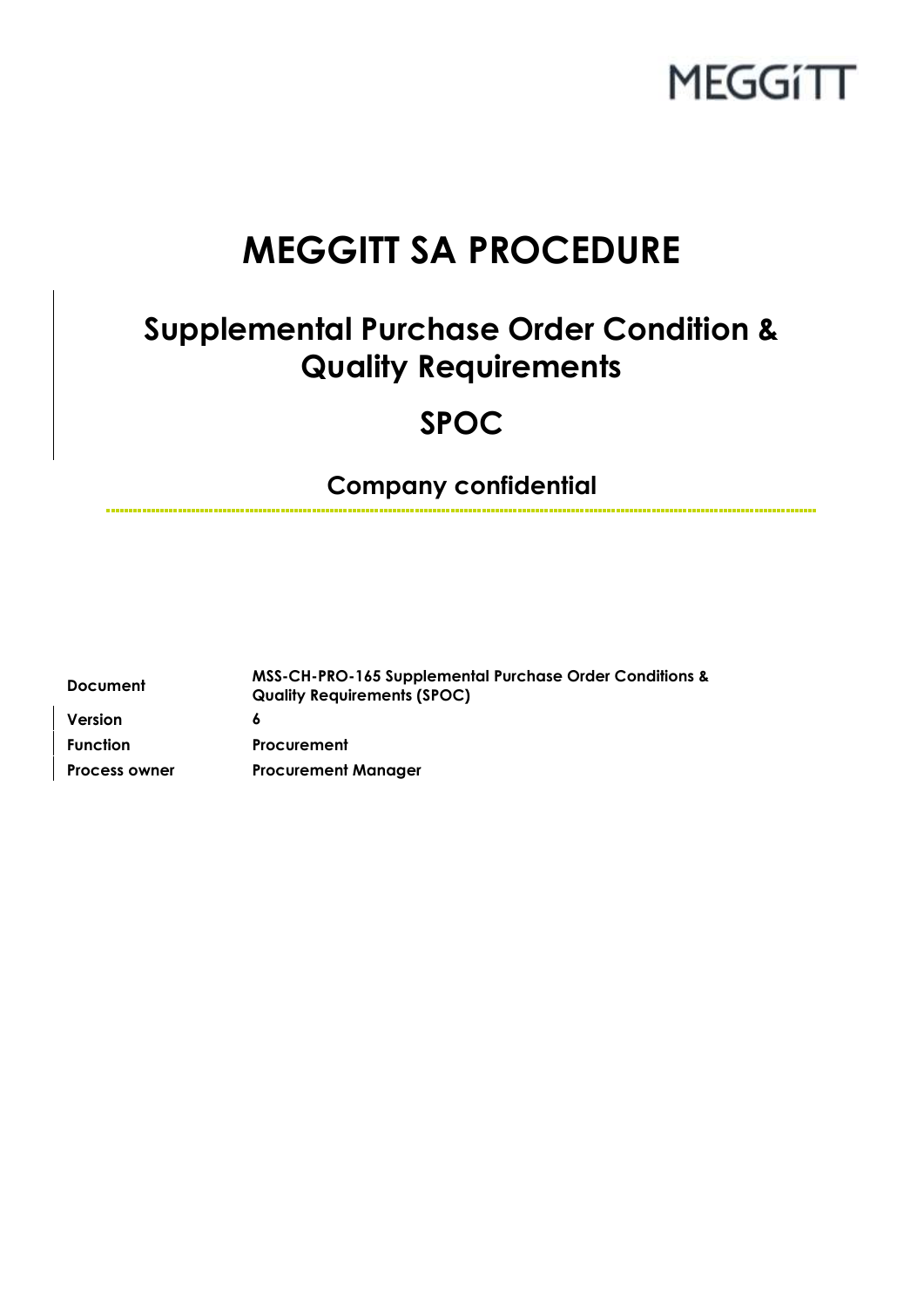#### **TABLE OF CONTENTS**

| <b>Section</b> | Page                                                                                         |  |  |  |
|----------------|----------------------------------------------------------------------------------------------|--|--|--|
| 1.0            |                                                                                              |  |  |  |
| 2.0            |                                                                                              |  |  |  |
| 3.0            |                                                                                              |  |  |  |
| 4.0            |                                                                                              |  |  |  |
| 4.1            |                                                                                              |  |  |  |
| 5.0            |                                                                                              |  |  |  |
| 5.1            |                                                                                              |  |  |  |
|                | 5.1.1                                                                                        |  |  |  |
|                | 5.1.2                                                                                        |  |  |  |
|                | 5.1.3                                                                                        |  |  |  |
| 5.2            |                                                                                              |  |  |  |
| 5.3            |                                                                                              |  |  |  |
| 5.4            |                                                                                              |  |  |  |
| 5.5            |                                                                                              |  |  |  |
| 5.6            |                                                                                              |  |  |  |
|                | 5.6.1                                                                                        |  |  |  |
| 5.7            |                                                                                              |  |  |  |
|                | 5.7.1                                                                                        |  |  |  |
|                | 5.7.2                                                                                        |  |  |  |
|                | 5.7.3<br>Control of Externally Provided Processes, Products, and Services (MPRC-10, §8.4.) 8 |  |  |  |
|                | 5.7.4                                                                                        |  |  |  |
|                | 5.7.5                                                                                        |  |  |  |
|                | 5.7.6                                                                                        |  |  |  |
| 5.8            | 5.7.7                                                                                        |  |  |  |
|                |                                                                                              |  |  |  |
|                | 5.8.1<br>5.8.2                                                                               |  |  |  |
| 5.9            |                                                                                              |  |  |  |
|                |                                                                                              |  |  |  |
| 6.0            |                                                                                              |  |  |  |
| 7.0            |                                                                                              |  |  |  |
| 7.1            |                                                                                              |  |  |  |
| 7.2            |                                                                                              |  |  |  |

THE INFORMATION CONTAINED IN THIS DOCUMENT IS THE PROPERTY OF MEGGITT AND SHALL BE USED ONLY BY THE RECIPIENTS FOR THE PURPOSE FOR WHICH<br>IT HAS BEEN SUPPLIED AND SHALL NOT BE DISCLOSED TO ANY THIRD PARTY WITHOUT THE WRITTE

**MEGGITT**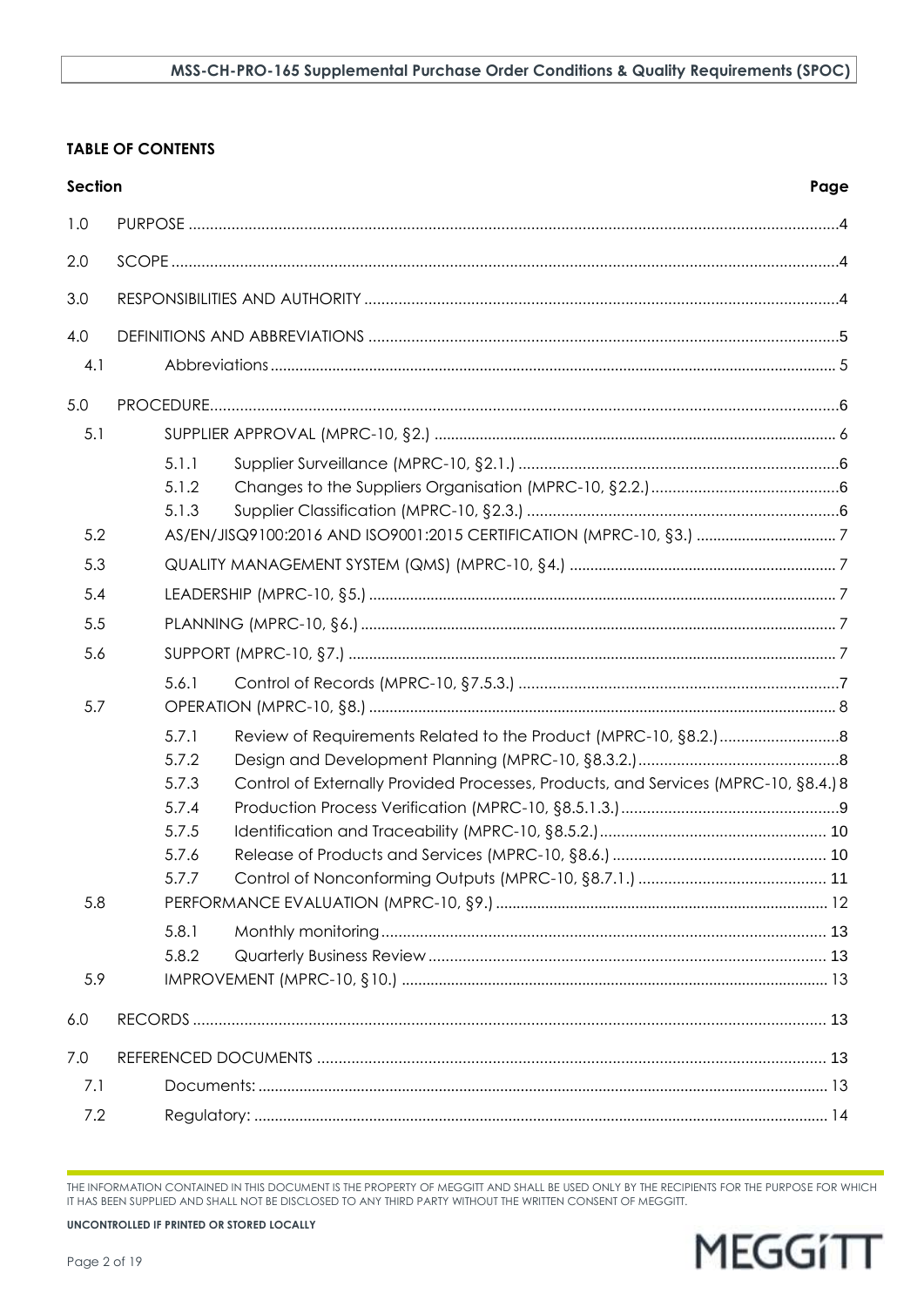#### **MSS-CH-PRO-165 Supplemental Purchase Order Conditions & Quality Requirements (SPOC)**

THE INFORMATION CONTAINED IN THIS DOCUMENT IS THE PROPERTY OF MEGGITT AND SHALL BE USED ONLY BY THE RECIPIENTS FOR THE PURPOSE FOR WHICH IT HAS BEEN SUPPLIED AND SHALL NOT BE DISCLOSED TO ANY THIRD PARTY WITHOUT THE WRITTEN CONSENT OF MEGGITT.

**MEGGITT**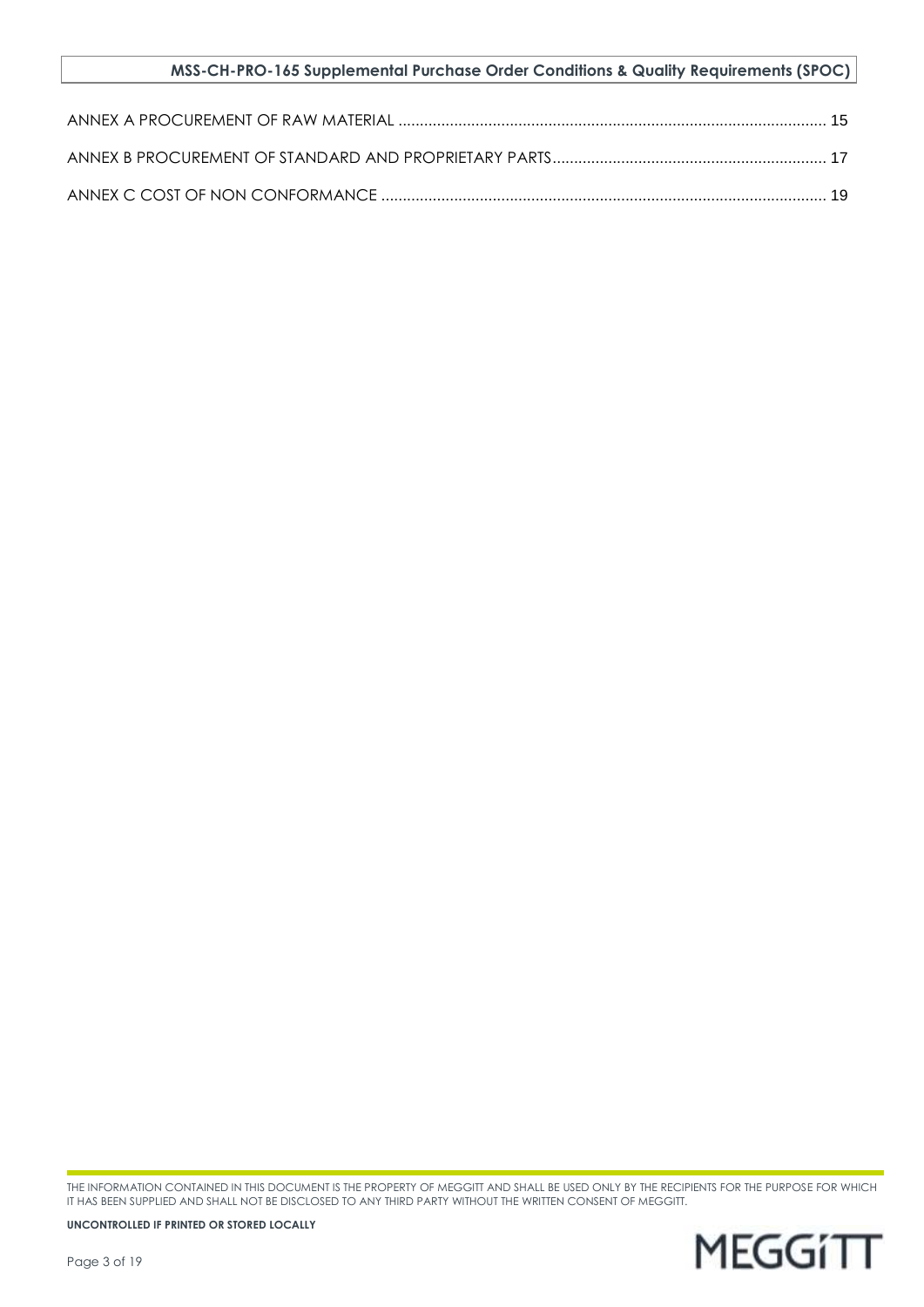#### <span id="page-3-0"></span>**1.0 PURPOSE**

This level 3 procedure describes the additional specific quality assurance and trade compliance requirements for suppliers of goods and services to Meggitt SA.

This document is supplementary to the Meggitt Group Supplier Quality Requirements Document MPRC-10.

Primary objective of this document is to ensure that specified product and service requirements are met which support customer expectations and maintain customer satisfaction at the highest levels possible.

#### <span id="page-3-1"></span>**2.0 SCOPE**

This procedure is applicable to all suppliers of goods and services to Meggitt SA.

This process follows the MPRC-10, with the exceptions described in this document.

#### <span id="page-3-2"></span>**3.0 RESPONSIBILITIES AND AUTHORITY**

Responsibilities and Authority are defined in MPRC-10.

Additional requirements related to Trade Compliance process:

- All suppliers are required to provide MSA with current export classification information (using form MSS-CH-FO141 or MSS-CH-FO-142) and any updates to the export control classification of the product being supplied.
- Organisations supplying ITAR controlled components are responsible for providing MSA with copies of the appropriate licences and the flow down any provisos identified on the licences.
- Appropriate access controls (such as restrictions to work areas or data) shall be put in place by the supplier to ensure compliance with any ITAR requirements identified where applicable.

THE INFORMATION CONTAINED IN THIS DOCUMENT IS THE PROPERTY OF MEGGITT AND SHALL BE USED ONLY BY THE RECIPIENTS FOR THE PURPOSE FOR WHICH IT HAS BEEN SUPPLIED AND SHALL NOT BE DISCLOSED TO ANY THIRD PARTY WITHOUT THE WRITTEN CONSENT OF MEGGITT.

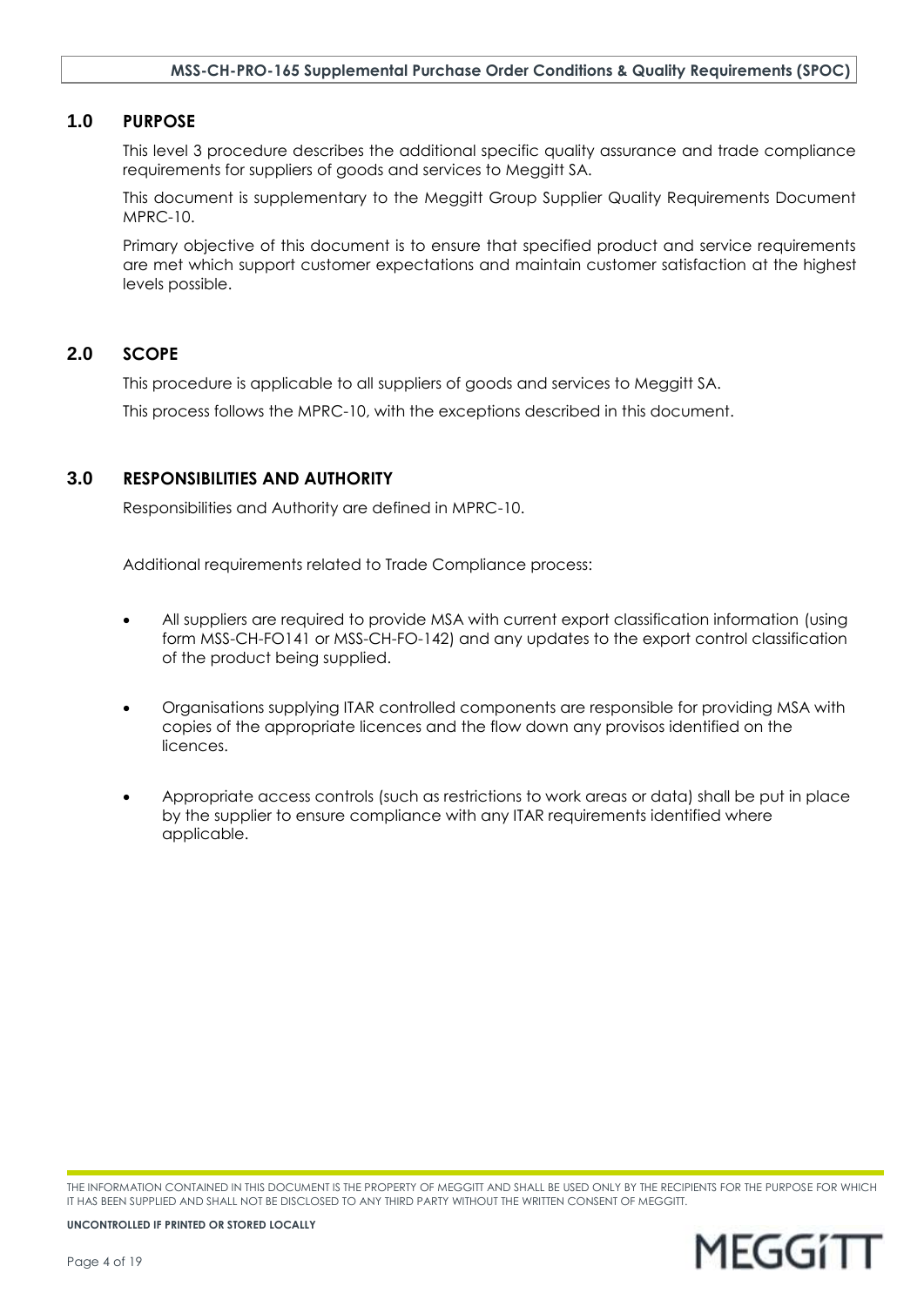#### <span id="page-4-0"></span>**4.0 DEFINITIONS AND ABBREVIATIONS**

All definitions and abbreviations are defined in MPRC-10. Supplemental abbreviations used are defined below.

#### <span id="page-4-1"></span>**4.1 ABBREVIATIONS**

- DPPM Defective Parts Per Million
- ECN Engineering Change Notification
- MSA Meggitt SA Fribourg
- OTIF On Time In Full
- PAQP Product Assurance Quality Plan
- PCR Product Change Request
- QA Quality Assurance Engineer
- QBR Quarterly Business Review
- QN Quality Notification
- SPOC Supplemental purchase order condition & quality requirements
- SQE Supplier Quality Engineer
- TQ Technical Question
- VCR Vendor Concession Request
- COTS Commercial Off The Shelf (parts)

THE INFORMATION CONTAINED IN THIS DOCUMENT IS THE PROPERTY OF MEGGITT AND SHALL BE USED ONLY BY THE RECIPIENTS FOR THE PURPOSE FOR WHICH IT HAS BEEN SUPPLIED AND SHALL NOT BE DISCLOSED TO ANY THIRD PARTY WITHOUT THE WRITTEN CONSENT OF MEGGITT.

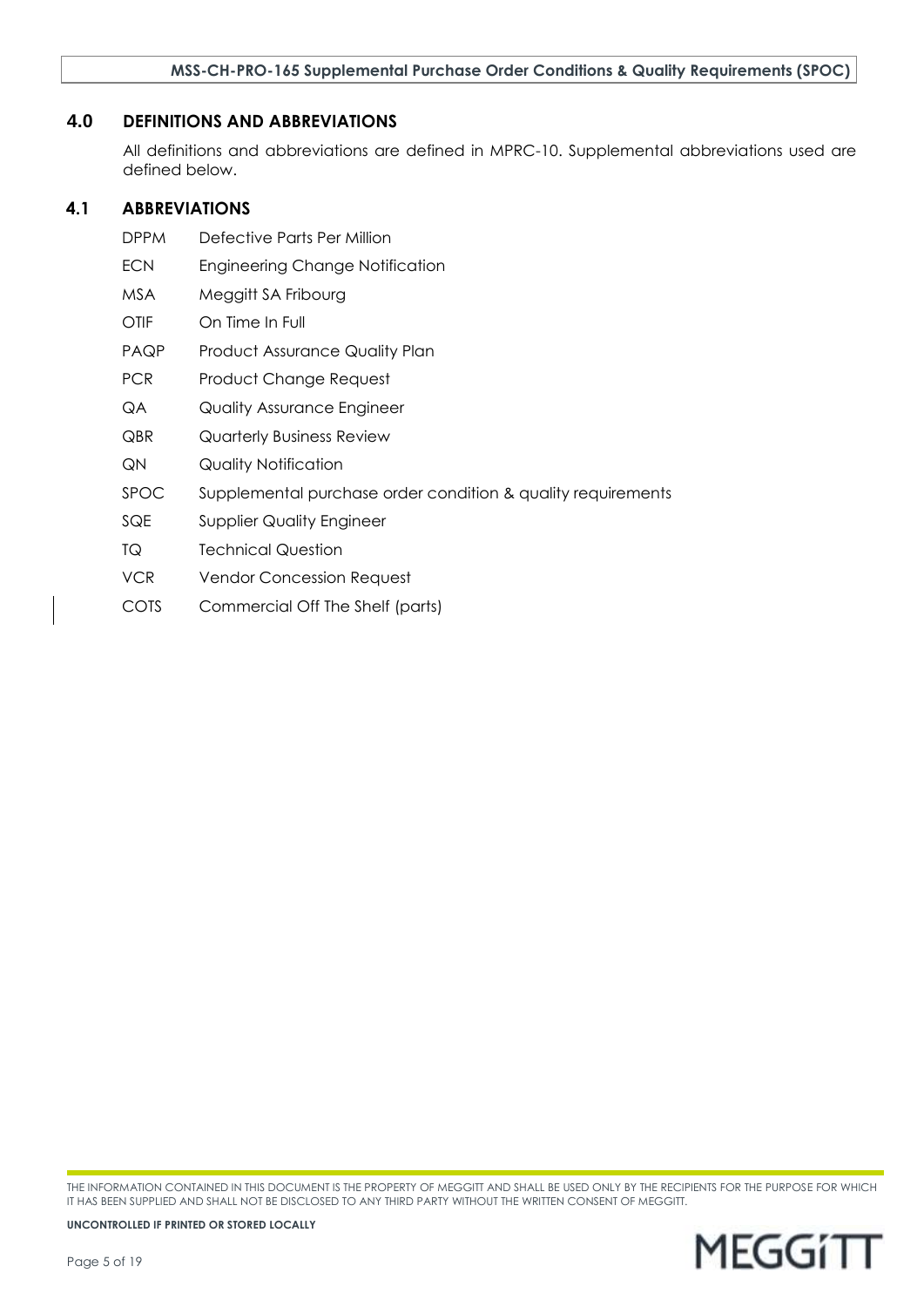#### <span id="page-5-0"></span>**5.0 PROCEDURE**

#### <span id="page-5-1"></span>**5.1 SUPPLIER APPROVAL (MPRC-10, §2.)**

As per MPRC-10 plus:

- The requirements specified in this document apply to all 'controlled suppliers' listed on the MSA Controlled Suppliers List. This list is maintained by MSA QA, a 'controlled supplier' will have, 'Release in accordance with SPOC and MPRC-10 (at the current revision level)' stated on the quality assurance conditions section of purchase orders placed by MSA.
- The requirements are applicable to all suppliers where a MSA Purchase Order has been placed to the extent stated on the Purchase Order. In the event of any conflict between the requirements of the Purchase Order and this document, the Purchase Order has precedence.
- Organisations holding ISO 9001 (AS EN 9100) series and Aviation Authority approvals must be able to demonstrate quality management systems that are compliant with the relevant approval requirements. Where no such approvals exist, the supplier will be required to demonstrate compliance with the relevant requirements outlined within this document.
- MSA will only enter into a contract for supply of products and services with those suppliers which demonstrate a capability to produce or supply products and services to MSA at the quality, cost, and delivery required.
- MSA are committed to continuous improvement of business processes and performance and require that its suppliers demonstrate a continuous improvement process and adequate control over the key processes used in the supply of goods or services to MSA.

## <span id="page-5-2"></span>**5.1.1 SUPPLIER SURVEILLANCE (MPRC-10, §2.1.)**

No additional requirements.

## <span id="page-5-3"></span>**5.1.2 CHANGES TO THE SUPPLIERS ORGANISATION (MPRC-10, §2.2.)**

No additional requirements.

## <span id="page-5-4"></span>**5.1.3 SUPPLIER CLASSIFICATION (MPRC-10, §2.3.)**

No additional requirements.

THE INFORMATION CONTAINED IN THIS DOCUMENT IS THE PROPERTY OF MEGGITT AND SHALL BE USED ONLY BY THE RECIPIENTS FOR THE PURPOSE FOR WHICH IT HAS BEEN SUPPLIED AND SHALL NOT BE DISCLOSED TO ANY THIRD PARTY WITHOUT THE WRITTEN CONSENT OF MEGGITT.

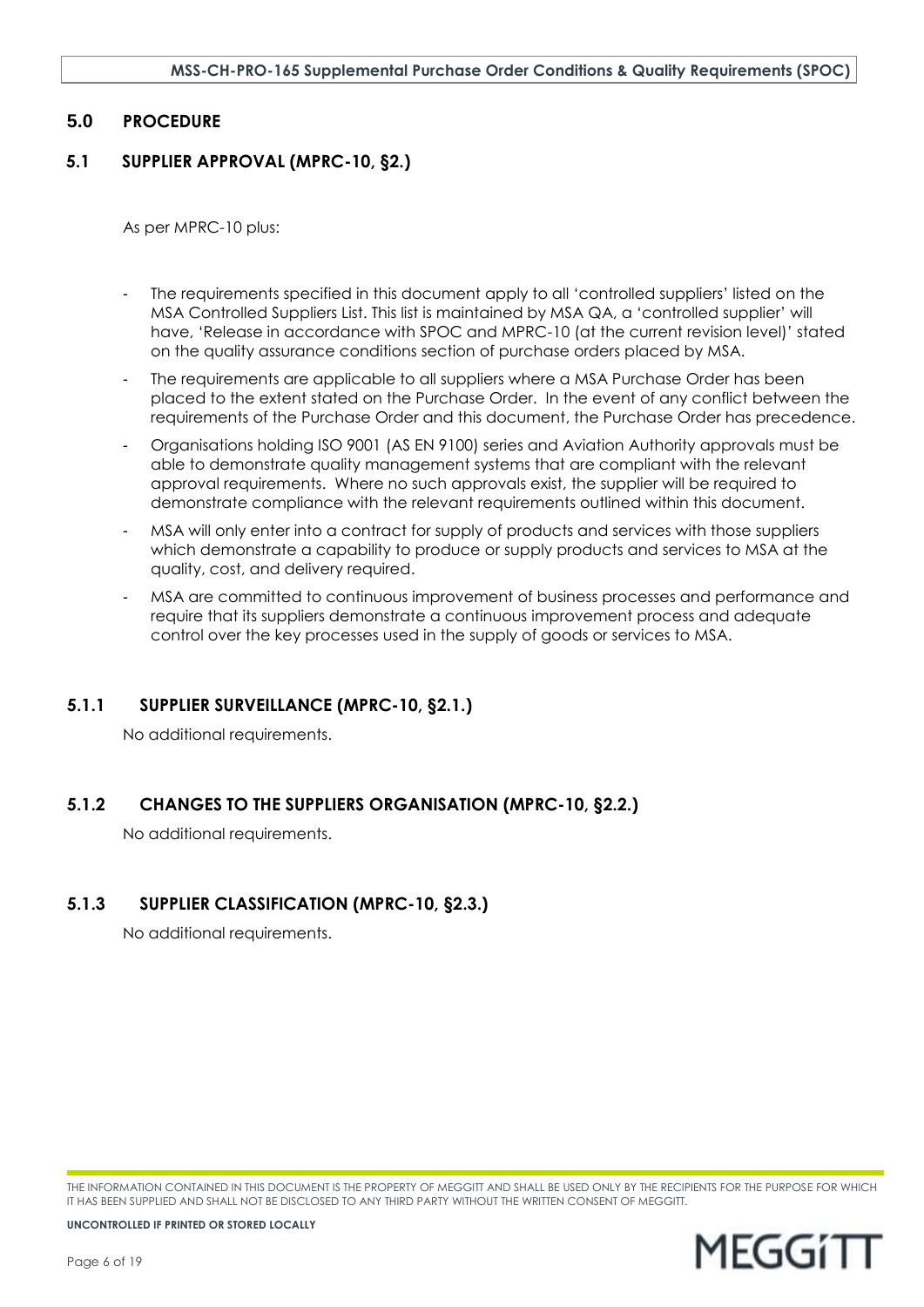#### <span id="page-6-0"></span>**5.2 AS/EN/JISQ9100:2016 AND ISO9001:2015 CERTIFICATION (MPRC-10, §3.)**

As per MPRC-10 plus:

Suppliers that have not been certified to ISO 9001:2015 are expected to have a quality management system that meets the requirements of this standard where it relates to the product being supplied to MSA.

#### <span id="page-6-1"></span>**5.3 QUALITY MANAGEMENT SYSTEM (QMS) (MPRC-10, §4.)**

No additional requirements.

#### <span id="page-6-2"></span>**5.4 LEADERSHIP (MPRC-10, §5.)**

As per MPRC-10 plus:

Has confidentiality and ethical responsibility to ensure that information received from MSA remains confidential and is never disclosed to any third party without the prior written agreement of MSA. Proprietary information can include, but is not restricted to all versions of electronic data, drawings and documentation, tooling and materials. Under no circumstance is the supplier to make a direct approach to MSAs customers in relation to agreed business dealings.

## <span id="page-6-3"></span>**5.5 PLANNING (MPRC-10, §6.)**

No additional requirements.

## <span id="page-6-4"></span>**5.6 SUPPORT (MPRC-10, §7.)**

No additional requirements.

## <span id="page-6-5"></span>**5.6.1 CONTROL OF RECORDS (MPRC-10, §7.5.3.)**

Records shall be retained for a minimum of 10 years, although records associated with product design and certification must be held for the flying life of the aircraft plus 2 years. No Records pertaining to MSA proprietary products shall be destroyed without permission from MSA Quality Department.

THE INFORMATION CONTAINED IN THIS DOCUMENT IS THE PROPERTY OF MEGGITT AND SHALL BE USED ONLY BY THE RECIPIENTS FOR THE PURPOSE FOR WHICH IT HAS BEEN SUPPLIED AND SHALL NOT BE DISCLOSED TO ANY THIRD PARTY WITHOUT THE WRITTEN CONSENT OF MEGGITT.

MEGGITI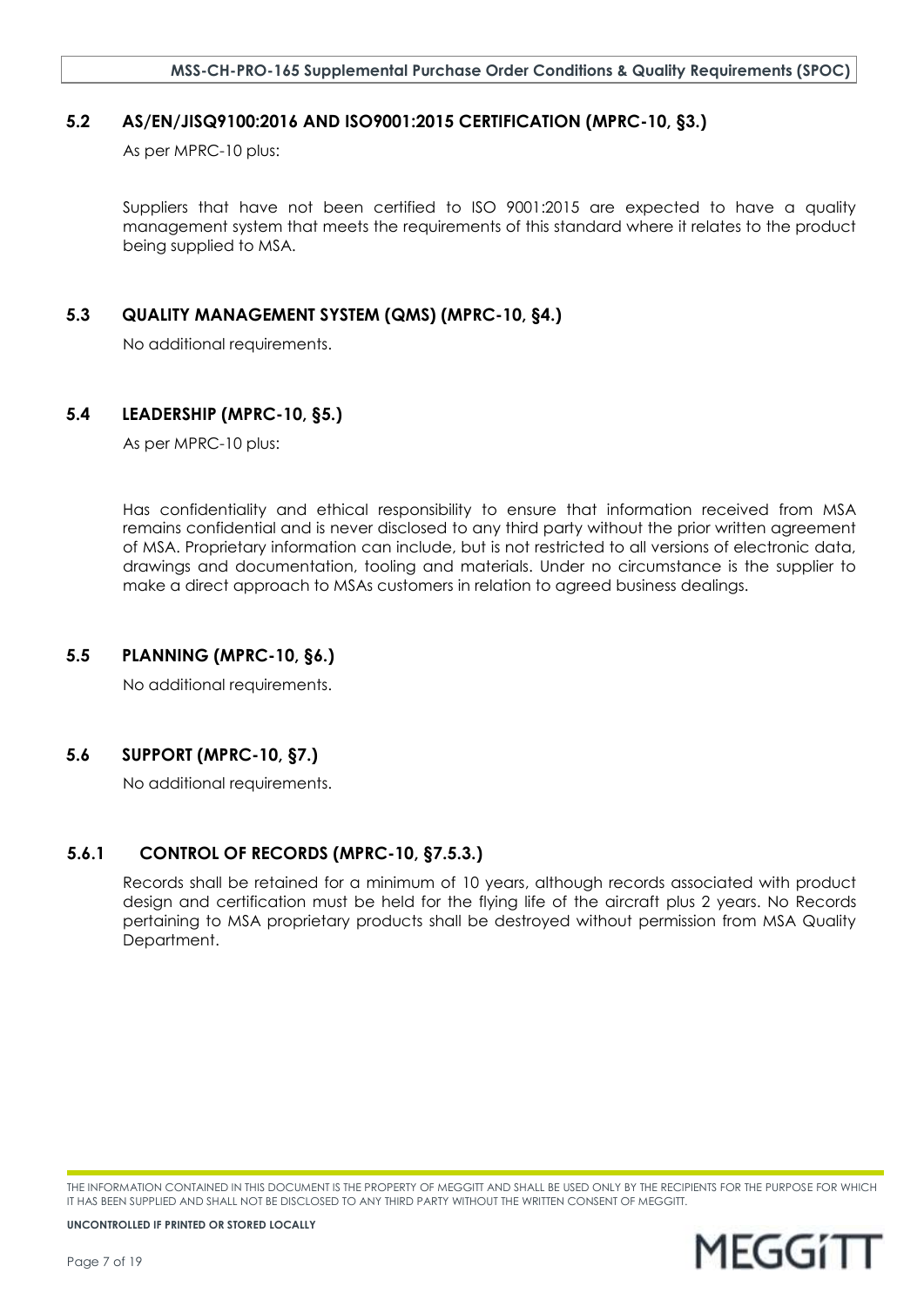#### <span id="page-7-0"></span>**5.7 OPERATION (MPRC-10, §8.)**

No additional requirements.

#### <span id="page-7-1"></span>**5.7.1 REVIEW OF REQUIREMENTS RELATED TO THE PRODUCT (MPRC-10, §8.2.)**

If at any stage in the contract review or fulfilment of the contract there is ambiguity in the instructions, data, drawings or terms and conditions provided by MSA the supplier will raise these in writing with MSA purchasing department for resolution. **Verbal instructions from MSA must not under any circumstances be accepted by the supplier or its subcontractors, particularly, where such instructions affect any aspect of the purchase order or drawing requirements.**

When product requirements are changed by MSA, the supplier must ensure the change is formally reviewed and that relevant documents are amended and that relevant personnel are made aware of the change in requirements.

#### <span id="page-7-2"></span>**5.7.2 DESIGN AND DEVELOPMENT PLANNING (MPRC-10, §8.3.2.)**

Where product contains user loadable or embedded software / firmware including software embedded within electronic hardware devices, it shall include procedures and instructions which satisfy the agreed airworthiness requirements i.e. RTCA/DO-178B/C, for software design, development, delivery and support.

Advice and assistance can be obtained from MSA Quality Assurance on such requirements.

## <span id="page-7-3"></span>**5.7.3 CONTROL OF EXTERNALLY PROVIDED PROCESSES, PRODUCTS, AND SERVICES (MPRC-10, §8.4.)**

Suppliers shall where ever possible purchase items in support of MSA orders from a source certified by a recognized certification body to an appropriate ISO standard. The supplier is responsible for all sub-tier procurement unless otherwise advised by MSA. An approved certificate of conformity or equivalent Aviation Authority certificate, providing traceability to the sub-tier supplier's batch, material etc. shall be obtained.

When changing a supplier of parts manufactured to a MSA drawing, MSA are to be informed and the change must be risk assessed and managed to ensure continuity of quality and delivery. The supplier will advise MSA purchasing department of the proposed change and give MSA the opportunity to review the proposal before implementation.

Specific purchasing conditions are shown at '[ANNEX A PROCUREMENT OF RAW MATERIAL](#page-14-0) for manufacturing sub-contractors who purchase raw material, and for stockists, distributors and proprietary part manufacturers at '[ANNEX B PROCUREMENT OF STANDARD AND PROPRIETARY](#page-16-0)  [PARTS.](#page-16-0)

Where specific requirements are in place with MSA to have procured product verified, it shall be held prior to commencement of manufacture until the appropriate verification activity has been completed by MSA or their designated agents.

THE INFORMATION CONTAINED IN THIS DOCUMENT IS THE PROPERTY OF MEGGITT AND SHALL BE USED ONLY BY THE RECIPIENTS FOR THE PURPOSE FOR WHICH IT HAS BEEN SUPPLIED AND SHALL NOT BE DISCLOSED TO ANY THIRD PARTY WITHOUT THE WRITTEN CONSENT OF MEGGITT.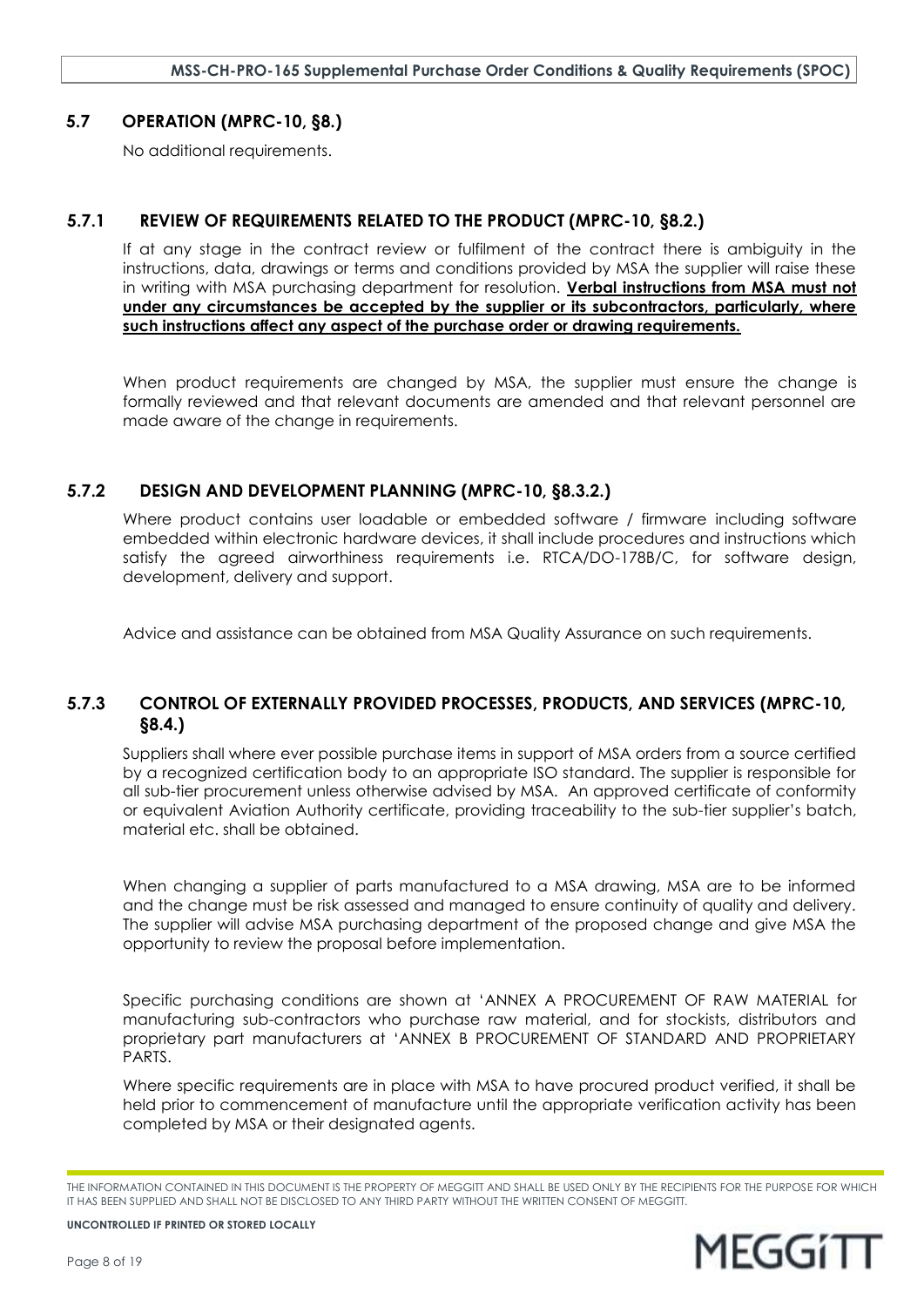#### **MSS-CH-PRO-165 Supplemental Purchase Order Conditions & Quality Requirements (SPOC)**

#### <span id="page-8-0"></span>**5.7.4 PRODUCTION PROCESS VERIFICATION (MPRC-10, §8.5.1.3.)**

During an RFQ process supplier that has been awarded by MSA must demonstrate its capacity of meeting 100% of the drawing and specification characteristics by manufacturing few samples for the manufacturing readiness review or production readiness review before MSA release a PO with FAI (PAQP).

FAI Report shall provide evidence that the component complies 100% with the requirements of the drawing or test/process schedule, or other requirements as specified by the purchase order. A FAI Report should be compiled ensuring completion of all elements detailed on the Supplier FAI Completeness Checklist, PAQP (Product Assurance Quality Plan) form MSS-CH-FO-183. This checklist shall accompany all FAIs submitted to MSA, AS9102 forms are embedded in MSS-CH-FO-183.

Unless specified by the SQE the quantity of part to elaborate a FAI (PAQP) is:

- Mechanical parts/Ceramics: 10 parts minimum
- PCB/PCBA/sensor: 5 units
- Casting/Forging: Defined by MSA engineering Dept

The supplier is required to perform a first article inspection on all parts realized according to a Meggitt SA specifications (drawing, specification), in accordance with AS9102 standard. In addition to the FAI Meggitt SA request for all product a PAQP MSS-CH-FO-183 in this report the supplier must demonstrate if not specified by the Technical Condition of Supply the compliance to product requirement with.

- Form 0: Requirements
- Form 0': Production Diagram
- Form 1: AS9102 Part List with CoC references and or FAI
- Form 2: AS9102 Raw Material + process qualification evidences and specifications
- Form 2: AS9102 ATP with the ATR sheet, MTP with the MTR sheet
- Form 3: AS9102 Dimensional including KC with associated ballooned drawing
- Form 4: Key Process approval (WPS)
- Form 5: Control Plan, tooling calibration vs Characteristics control frequencies
- Form 5: Tooling Qualification
- Form 5: Gage R&R
- Form 6: Key Characteristics EN9103
- Form 7: Visual specifications (colors, surface finish)
- Form 7: Packaging and preservation Marking
- Form 8: APQP Checklist

The supplier unless specified by the MSA supplier quality representative shall not deliver a product if the FAI (PAQP) is not approved.

THE INFORMATION CONTAINED IN THIS DOCUMENT IS THE PROPERTY OF MEGGITT AND SHALL BE USED ONLY BY THE RECIPIENTS FOR THE PURPOSE FOR WHICH IT HAS BEEN SUPPLIED AND SHALL NOT BE DISCLOSED TO ANY THIRD PARTY WITHOUT THE WRITTEN CONSENT OF MEGGITT.

MEGGITI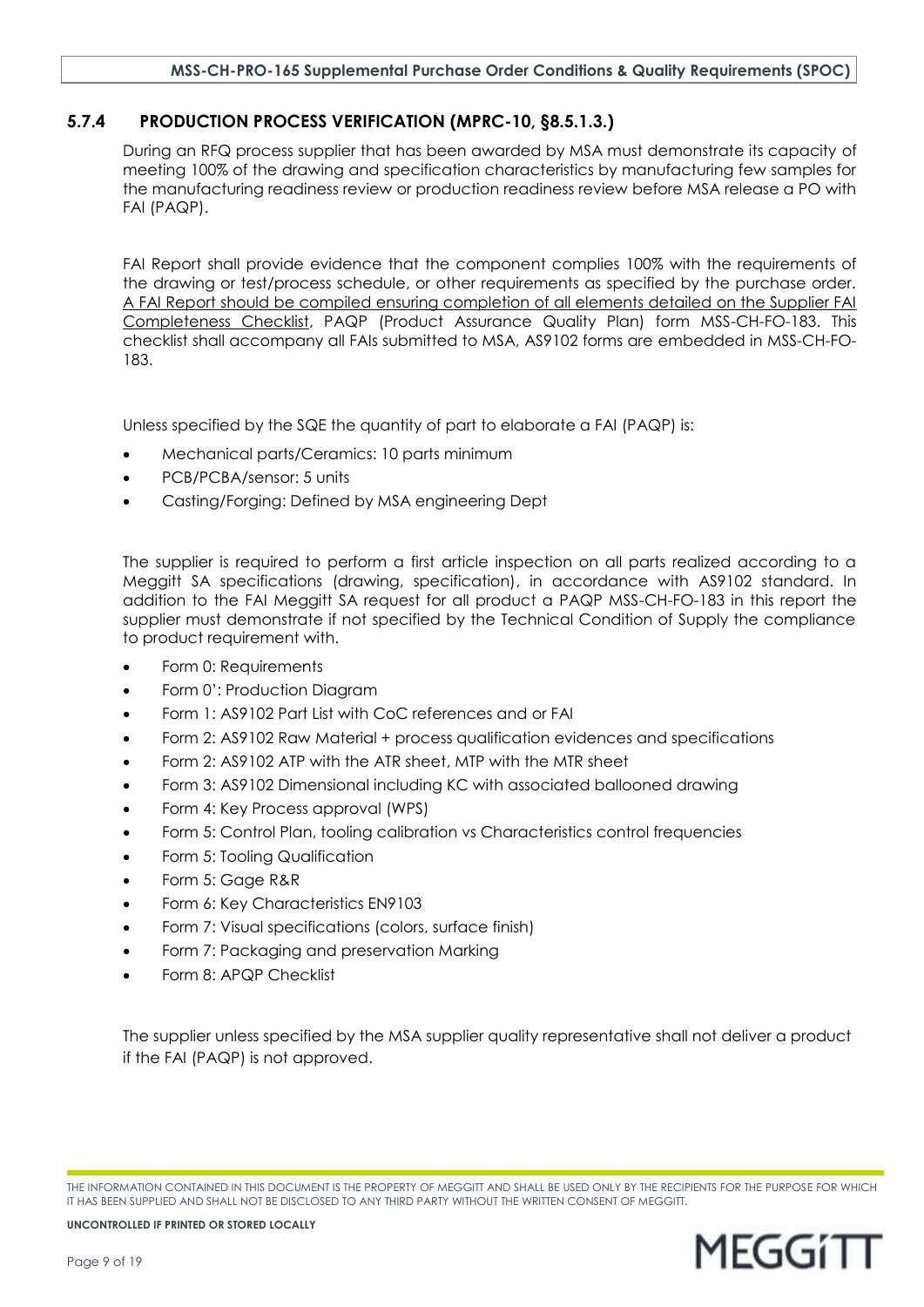#### <span id="page-9-0"></span>**5.7.5 IDENTIFICATION AND TRACEABILITY (MPRC-10, §8.5.2.)**

If there is a break in traceability or if any counterfeit materiel is identified/suspected, this should immediately be reported to MSA.

#### **5.7.5.1 Exemption of COTS** *Commercial Off The Shelf parts* **(MPRC-10, §8.5.2.)**

In very limited cases when the distributor cannot provide the original manufacturer Certificate of Conformity or Subtier Certificate of conformity with the minimum of batch number traceability, Meggitt SA will add a note of each PNR impacted in Meggitt SA purchase order to specify if the exemption is applicable and for which case.

- **Case 1**: Copy of manufacturer's certificate with No Batch control available, Copy of Subtier certificate with No Batch Control available.
- **Case 2**: No manufacturer's certificate available, Copy of Subtier certificate with No Batch Control available.

Example of text on the PO:

| <b>Item</b>                                                                                                                                         | Part number<br>description                                                                                                                          | <b>Revision</b> | Quantity                           |  |
|-----------------------------------------------------------------------------------------------------------------------------------------------------|-----------------------------------------------------------------------------------------------------------------------------------------------------|-----------------|------------------------------------|--|
| 10                                                                                                                                                  | 946.73.09.1462                                                                                                                                      |                 | 0,000.00                           |  |
|                                                                                                                                                     |                                                                                                                                                     |                 |                                    |  |
|                                                                                                                                                     | PRESS NUT SELF CLINCHING P/N: FE-632-MD<br>Internal thread, UNC .138-32, 303 Stainless steel<br>Exemption MSS-CH-PRO-165 §5.7.5.1 case 1 acceptable |                 |                                    |  |
|                                                                                                                                                     |                                                                                                                                                     |                 |                                    |  |
| Item                                                                                                                                                | Part number                                                                                                                                         | <b>Revision</b> | Quantity                           |  |
| 10                                                                                                                                                  | 946.73.09.1462                                                                                                                                      |                 | 0.000.00                           |  |
|                                                                                                                                                     | EINP.MUTTER-HELIPT. FE-632-MD INOX                                                                                                                  |                 |                                    |  |
| PRESS NUT SELF CLINCHING P/N: FE-632-MD<br>Internal thread, UNC .138-32, 303 Stainless steel<br>Exemption MSS-CH-PRO-165 §5.7.5.1 case 2 acceptable |                                                                                                                                                     |                 |                                    |  |
|                                                                                                                                                     |                                                                                                                                                     | description     | EINP.MUTTER-HELIPT. FE-632-MD INOX |  |

Meggitt SA distributors in any situation must provide a certificate of conformity as defined by the MPRC-10, §8.6.), and ensure that the sources are certified by an international recognized organisation

## <span id="page-9-1"></span>**5.7.6 RELEASE OF PRODUCTS AND SERVICES (MPRC-10, §8.6.)**

Release documentation must state any export control destination control statements and export licence numbers and should be accompanied by a copy of the export licence where applicable.



THE INFORMATION CONTAINED IN THIS DOCUMENT IS THE PROPERTY OF MEGGITT AND SHALL BE USED ONLY BY THE RECIPIENTS FOR THE PURPOSE FOR WHICH IT HAS BEEN SUPPLIED AND SHALL NOT BE DISCLOSED TO ANY THIRD PARTY WITHOUT THE WRITTEN CONSENT OF MEGGITT.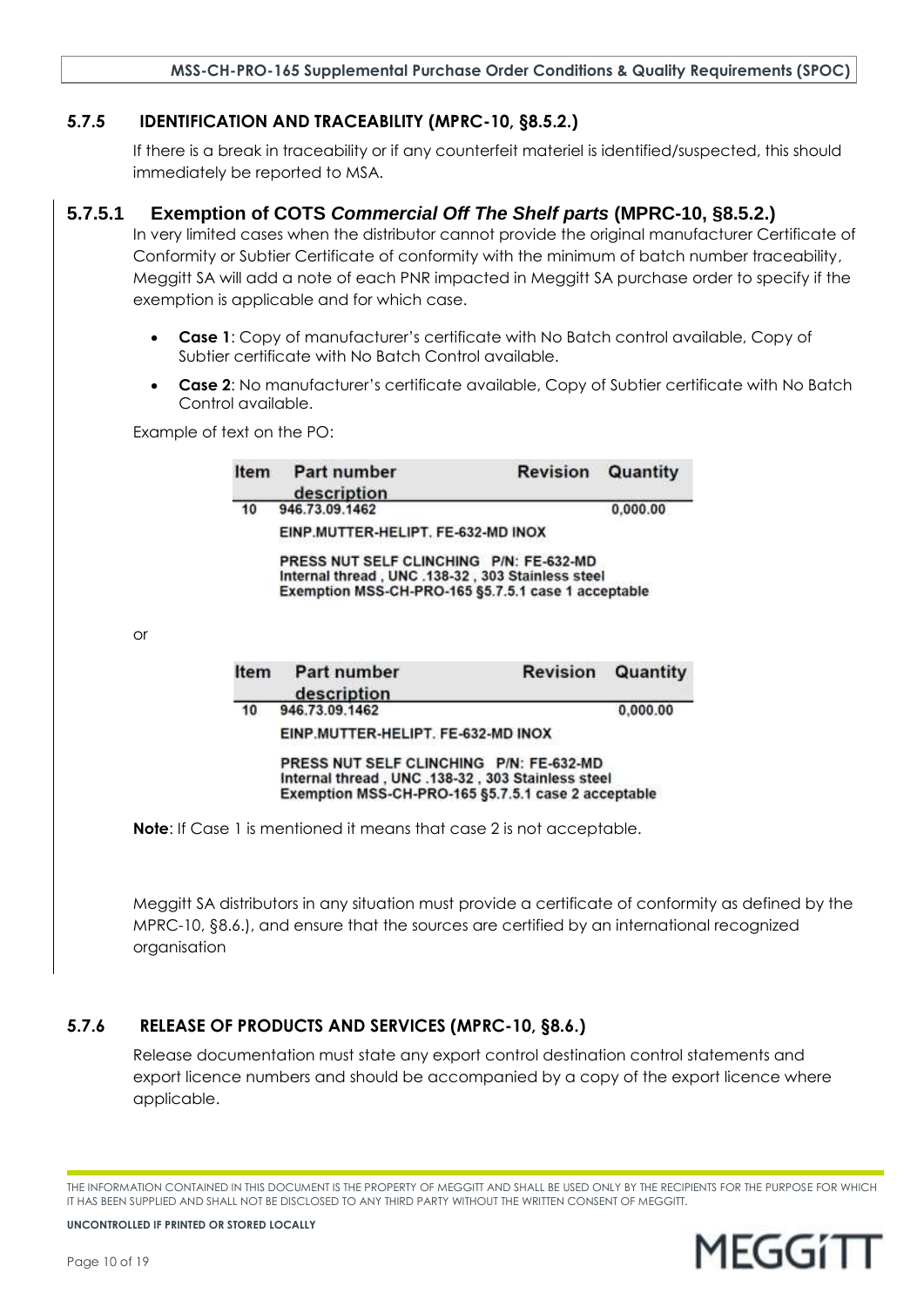## <span id="page-10-0"></span>**5.7.7 CONTROL OF NONCONFORMING OUTPUTS (MPRC-10, §8.7.1.)**

For any containment activities, the supplier shall complete the form MSS-CH-FO-181 and submit it to supplier quality representative.

In addition to containment activity, during root cause analysis the supplier shall not for any reason take disposition (scrap, repair, etc…) of a returned part without prior written approval by MSA quality representative.

## **5.7.7.1 Cost of a Quality Notification**

See [ANNEX C COST OF NON CONFORMANCE.](#page-18-1)

## **5.7.7.2 VMI containment**

The supplier shall give immediate approval within 48 hours to MSA quality representative to identify and isolate suspected parts for product located at MSA Fribourg site if the supplier fails to give the approval in time MSA will return the parts in VMI for a control.

## **5.7.7.3 MSA Proprietary Parts – Concessions Request (MPRC-10, §8.7.1.)**

For Meggitt SA, suppliers shall submit Concession Request (MSS-CH-FO-106) Document rather than MFT-31.

Non-conforming parts shall be submitted on a MSA Concession Request form (MSS-CH-FO-106), see [§7.0](#page-12-4) or MSA Purchasing Contact. Deviation Applications shall be emailed to [VCR@ch.meggitt.com.](file:///C:/Users/flas/AppData/Local/Microsoft/Windows/Temporary%20Internet%20Files/Content.Outlook/U0J1S2OY/VCR@ch.meggitt.com)

Only one part number can be submitted on each Deviation Application.

Classification of Deviation Applications:

- Concession (MSS-CH-FO-106) Concession (after the event)
- Technical Question- Concession (before the event)

Document detailing deviation from drawing requirements or specification which is isolated to a specified quantity or time period would not lead to a permanent drawing change.

Document detailing deviation from drawing requirements or specification which may occur until a permanent drawing change or specification is implemented through PCR process.

THE INFORMATION CONTAINED IN THIS DOCUMENT IS THE PROPERTY OF MEGGITT AND SHALL BE USED ONLY BY THE RECIPIENTS FOR THE PURPOSE FOR WHICH IT HAS BEEN SUPPLIED AND SHALL NOT BE DISCLOSED TO ANY THIRD PARTY WITHOUT THE WRITTEN CONSENT OF MEGGITT.

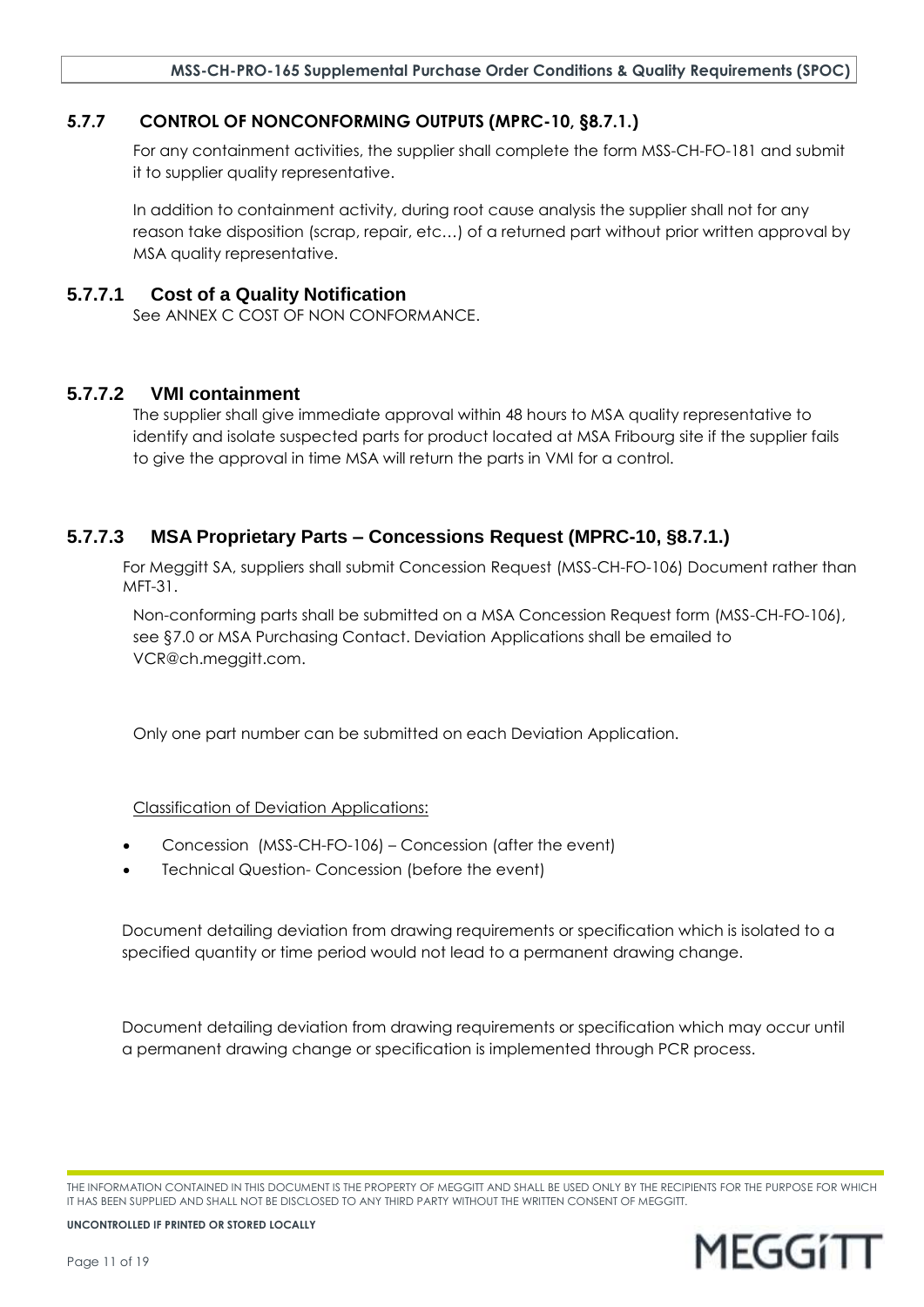Approval / Rejection of Deviation Applications:

Formal notification of approval or rejection of deviation applications shall be emailed to the supplier via Purchasing or MSA QA. If the deviation is classified by MSA as a "concession or permit", MSS-CH-FO-106 shall be serialised and returned to the supplier confirming approval or rejection. If the deviation application is classified as a permanent change, a Product Change Request document shall be issued and the supplier must submit recurring concessions until the implementation of the change is flown down by purchasing department.

**If the deviation is approved, the associated parts shall be clearly identified with the deviation number by recording this on release documentation (C of C) delivered to MSA.** 

## **5.7.7.4 Salvage**

Parts shall not be salvaged or re-claimed by plating, welding, plugging, electronic components etc. unless authorised by an appropriate repair scheme, approved by MSA Production Engineering.

## **5.7.7.5 Supplier Proprietary Parts – Concession Request**

Unless contractually specified only major deviations which affect Form, Fit or Function, Marking and visual indication shall be submitted to MSA for acceptance.

## **5.7.7.6 Meggitt Returned Product**

**The Quality Notification shall be completed by the supplier and returned with the repaired item copied to MSA Quality Assurance department within thirty (30) days**, or an agreed mutually acceptable date before the expiry of the thirty days.

If repeat rejections for the same failure type occur, MSA QA may request that the supplier complete an 8D corrective action report. The 8D MSS-CH-FO-120 report has accompanying guidance instructions although problem solving training can be provided by MSA as required. Timescales for the completion of the 8D at interim stage should be managed by the supplier and progress regularly fed back to MSA until completion.

## <span id="page-11-0"></span>**5.8 PERFORMANCE EVALUATION (MPRC-10, §9.)**

As per MPRC-10 plus:

THE INFORMATION CONTAINED IN THIS DOCUMENT IS THE PROPERTY OF MEGGITT AND SHALL BE USED ONLY BY THE RECIPIENTS FOR THE PURPOSE FOR WHICH IT HAS BEEN SUPPLIED AND SHALL NOT BE DISCLOSED TO ANY THIRD PARTY WITHOUT THE WRITTEN CONSENT OF MEGGITT.

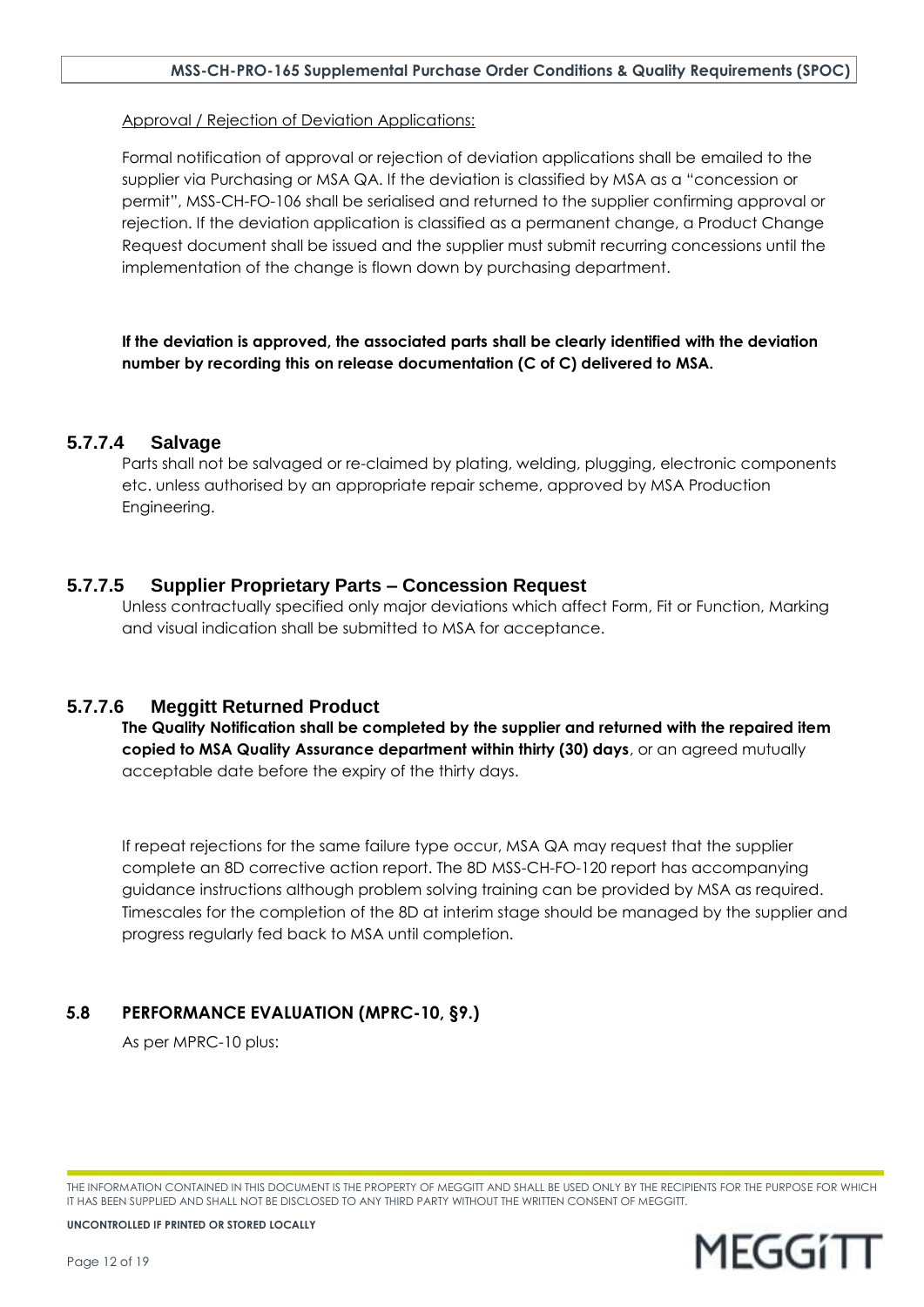#### <span id="page-12-0"></span>**5.8.1 MONTHLY MONITORING**

All suppliers are evaluated monthly on the following criteria:

- On Time In Full : performance related to full-time delivery
- Quality Rejections : DPPM

## <span id="page-12-1"></span>**5.8.2 QUARTERLY BUSINESS REVIEW**

QBR are organized with suppliers by the relevant strategic buyer. These reviews are conducted jointly by purchasing and supplier quality to discuss the quality, delivery scores and other aspects. Strong action plan will be requested with suppliers if their monthly performances are insufficient in quality or delivery during 2 consecutive months and/or if it impacted MSA supply chain or customer delivery.

## <span id="page-12-2"></span>**5.9 IMPROVEMENT (MPRC-10, §10.)**

No additional requirements.

#### <span id="page-12-3"></span>**6.0 RECORDS**

As per section [5.6.1.](#page-6-5)

#### <span id="page-12-4"></span>**7.0 REFERENCED DOCUMENTS**

Forms and form templates referenced in this document are available from the Meggitt SA website:

Aerospace:<https://meggittsensing.com/aerospace/about/quality-approvals/>

Energy:<https://meggittsensing.com/energy/about-us/quality-approvals/>

## <span id="page-12-5"></span>**7.1 DOCUMENTS:**

- MPRC-10 Meggitt Group Supplier Quality Requirements Document MFT-31 Compliance Matrix for MPRC-10
- - MSS-CH-FO-106 Supplier Concession Request / Demande de dérogation fournisseur
- MSS-CH-FO-120 Root Cause Analysis 8D report
- MSS-CH-FO-141 Trade Compliance –ECCF on article
- MSS-CH-FO-142 Trade Compliance –ECCF multiple articles
- MSS-CH-FO-181 Quality Notification Containement Activities (D3)
- MSS-CH-FO-183 Product Assurance Quality Plan

THE INFORMATION CONTAINED IN THIS DOCUMENT IS THE PROPERTY OF MEGGITT AND SHALL BE USED ONLY BY THE RECIPIENTS FOR THE PURPOSE FOR WHICH IT HAS BEEN SUPPLIED AND SHALL NOT BE DISCLOSED TO ANY THIRD PARTY WITHOUT THE WRITTEN CONSENT OF MEGGITT.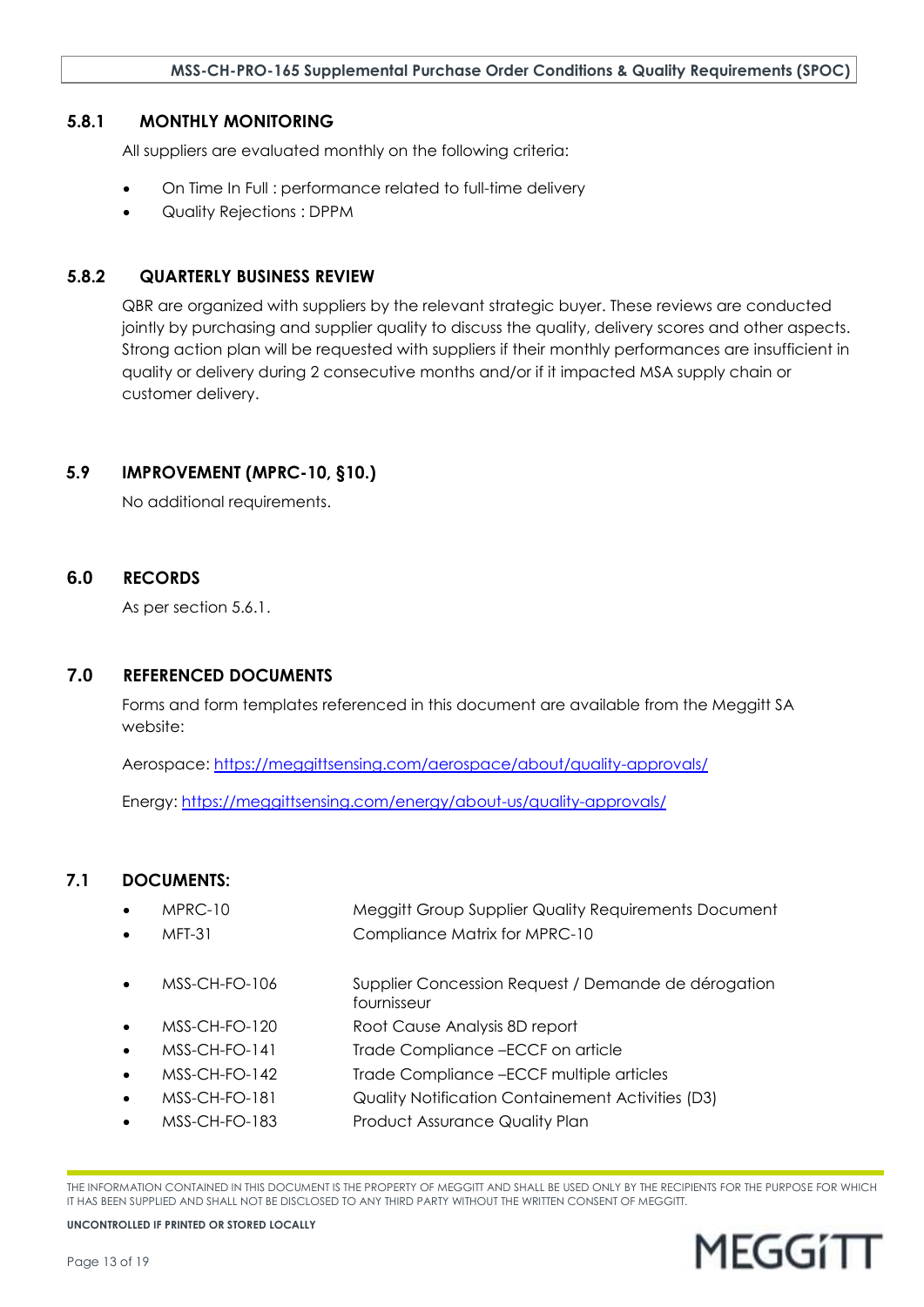## <span id="page-13-0"></span>**7.2 REGULATORY:**

| EASA-Part 21         | Certification Procedures for Aircraft and Related Products and<br>Parts.                             |
|----------------------|------------------------------------------------------------------------------------------------------|
| EASA-Part 145        | Approved Maintenance Organisations                                                                   |
| FAR-Part 145         | Approved Maintenance Organisations                                                                   |
| DIN ISO 2230:2002    | Rubber Products, Guidelines for Storage                                                              |
| <b>DIN EN 100015</b> | <b>Protection of Electrostatic Sensitive Devices</b>                                                 |
| <b>ISO2859</b>       | Sampling Procedure for Inspection (BS 6001/ASQ z1.4-2003/NF06-<br>022/DIN 40080)                     |
| <b>AQAP 2110</b>     | NATO Quality Assurance Requirements for Design, Development<br>and Production.                       |
| <b>IPC/JEDEC</b>     | J-STD-033 Handling Packaging Shipping and use of<br>Moisture/Reflow Sensitive Surface Mount Devices  |
| ATA 300              | Specifications for Packaging of Airline Supplies                                                     |
| <b>SAE AS5553</b>    | Counterfeit Electronic Parts; Avoidance, Detection, Mitigation and<br>Disposition                    |
| <b>SAE AS6174</b>    | Counterfeit Materiel; Assuring Acquisition of Authentic and<br><b>Conforming Materiel</b>            |
| <b>QCI 220</b>       | Counterfeit Electronic Parts or Materiel; Avoidance,<br>Detection, Mitigation and Disposition Policy |
| EN10204:             | Metallic materials. Types of inspection documents                                                    |
| ISO10012:            | Measurement Management Systems - Requirements for<br>measurement processes and measuring equipment   |
| ISO/IEC17025:        | General requirements for the competence of testing and<br>calibration laboratories                   |
| <b>NAS 412</b>       | Foreign Object Damage/Foreign Object Debris (FOD) Prevention                                         |
| NFL 00-015           | Aerospace - Quality Management and Assurance - Statement Of<br>Conformity                            |
|                      |                                                                                                      |

THE INFORMATION CONTAINED IN THIS DOCUMENT IS THE PROPERTY OF MEGGITT AND SHALL BE USED ONLY BY THE RECIPIENTS FOR THE PURPOSE FOR WHICH IT HAS BEEN SUPPLIED AND SHALL NOT BE DISCLOSED TO ANY THIRD PARTY WITHOUT THE WRITTEN CONSENT OF MEGGITT.

**MEGGITT**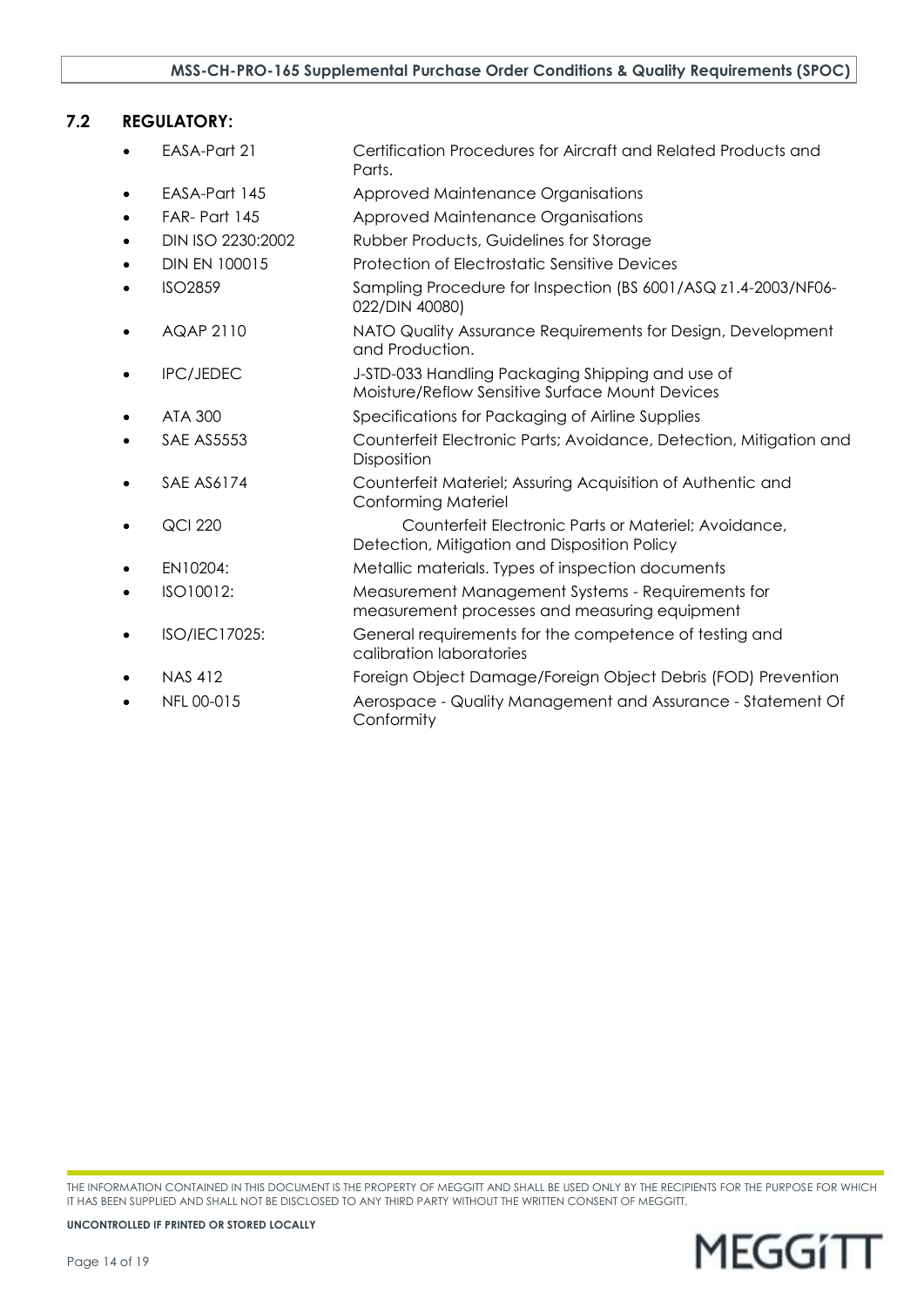#### <span id="page-14-0"></span>**ANNEX A PROCUREMENT OF RAW MATERIAL**

#### Purchase Orders for Raw Material

Bar, sheet and tube must be ordered with the required metallurgical (including heat-treated state) condition of the material clearly stated. Orders for forgings and castings must state the requirements of the drawing and related specifications where applicable.

Where material for parts requiring "in stage" heat treatment is ordered, provision for heat treatment test pieces must be allowed for in accordance with the relevant heat treatment specification or drawing.

#### Sources of Supply

Raw materials may only be purchased from recognised sources of supply for aerospace applications holding approval to ISO 9001.

Sources of supply shall provide a copy of the Mill mechanical test and chemical analysis report.

#### Material Reports

Copies of mechanical test and chemical analysis reports relating to the melt reference allocated by the Mill shall be obtained and the constituent elements and mechanical performance checked for compliance against the material specification.

**Note: Where the sub-contractor processes raw materials, copies of the material's mechanical/chemical test and analysis reports and the supplier's release certificate shall be retained and forwarded to MSA when requested, with the completed parts.**

Suppliers shall not place purchase orders for forgings and castings on any source unless advised by MSA that all sample proof inspections have been completed and are satisfactory.

#### Test Pieces

The applicable MSA drawing/specification shall identify the requirement for test pieces and the required mechanical and chemical tests. In addition the supplier may highlight the need for tests which shall be in accordance with the following criteria.

THE INFORMATION CONTAINED IN THIS DOCUMENT IS THE PROPERTY OF MEGGITT AND SHALL BE USED ONLY BY THE RECIPIENTS FOR THE PURPOSE FOR WHICH IT HAS BEEN SUPPLIED AND SHALL NOT BE DISCLOSED TO ANY THIRD PARTY WITHOUT THE WRITTEN CONSENT OF MEGGITT.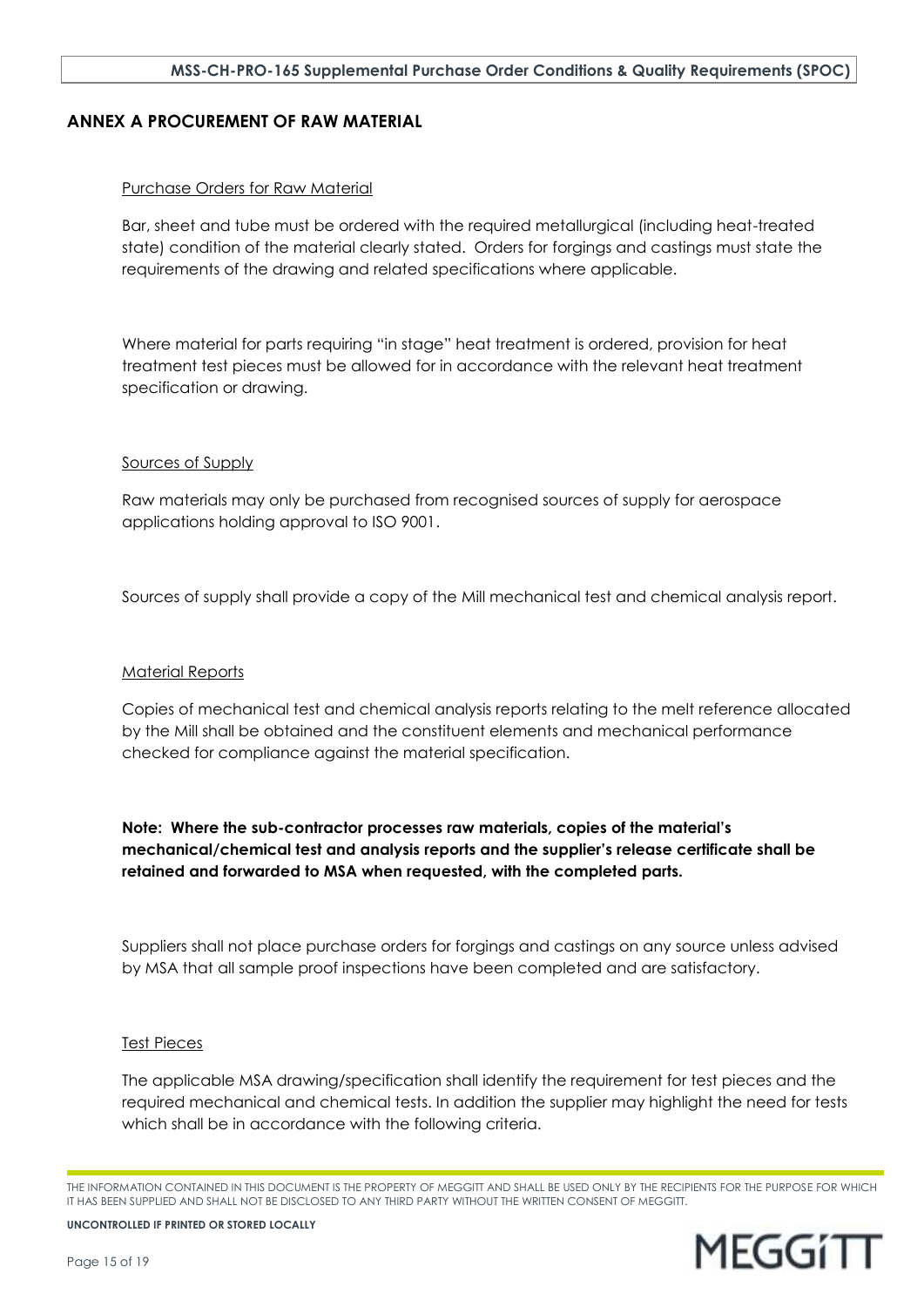Test pieces must be identified with the following:

- Unique Material Batch number
- Material Specification and condition
- Test piece number
- Heat / melt number

Test piece records must be held which include the following information:

- Test Piece number
- Component Part number and description
- Incoming Release note number
- Goods received number
- Material Specification size and condition
- Batch quantity
- Routing / shop traveller serial number
- Grain flow or principle axis orientation

Test pieces and component parts will be processed by sub-contractors with an accredited quality certification. After processing, test pieces shall be examined and tested by an approved test house.

A record of the results will be retained by both the sub-contractor and his sub-tier process subcontractor.

All test piece failures are to be referred to MSA QA for investigation. Confirmation of test piece results together with the test certificate number shall be recorded on the manufacturing documentation.

THE INFORMATION CONTAINED IN THIS DOCUMENT IS THE PROPERTY OF MEGGITT AND SHALL BE USED ONLY BY THE RECIPIENTS FOR THE PURPOSE FOR WHICH IT HAS BEEN SUPPLIED AND SHALL NOT BE DISCLOSED TO ANY THIRD PARTY WITHOUT THE WRITTEN CONSENT OF MEGGITT.

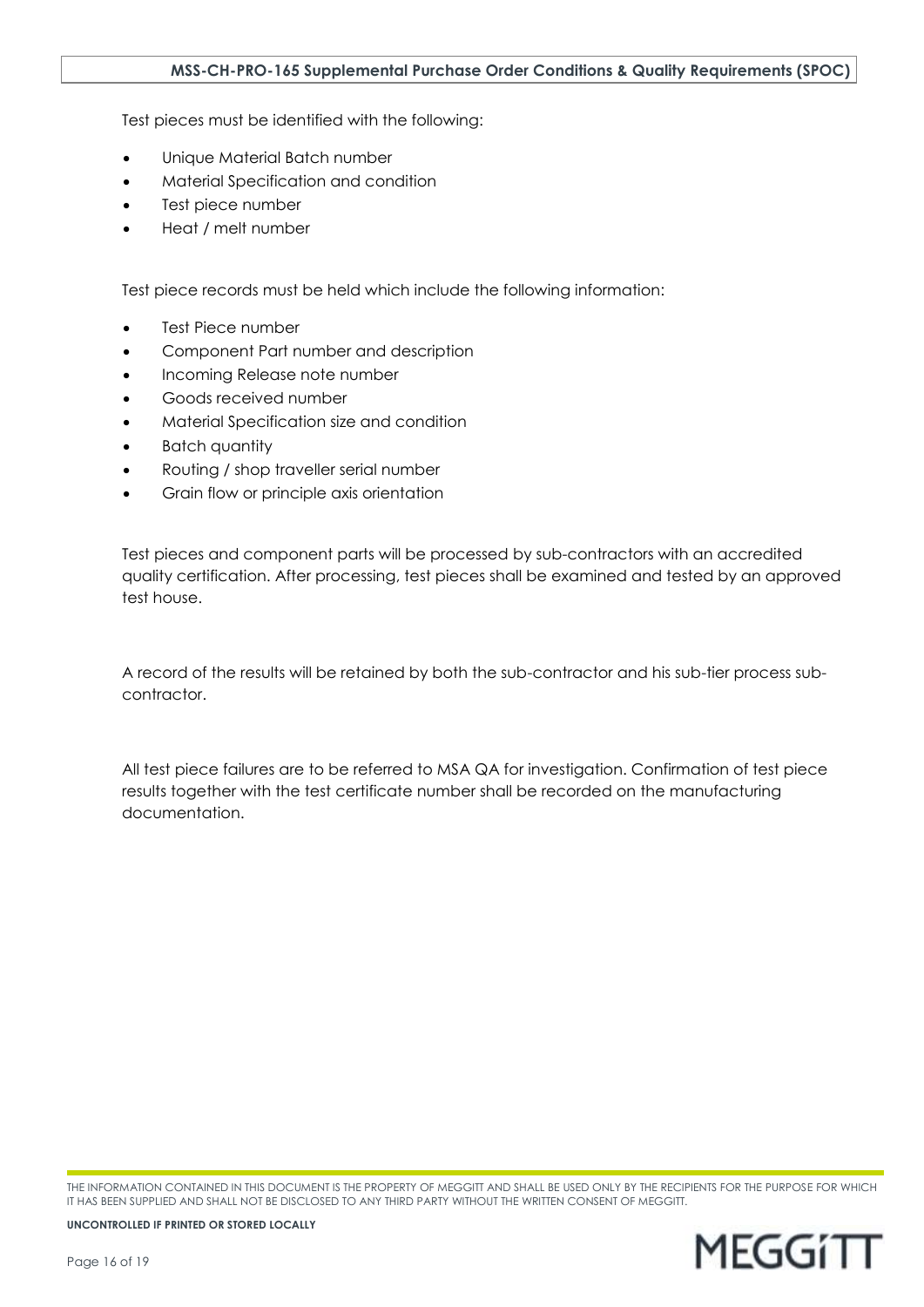#### <span id="page-16-0"></span>**ANNEX B PROCUREMENT OF STANDARD AND PROPRIETARY PARTS**

#### **Procurement**

All standard and proprietary parts shall be supplied in accordance with the requirements of the MSA purchase order and shall comply with published specifications.

If RoHS compliant variants of electronic components are the only sources currently available, MSA will assess their suitability via a formal deviation application (para 8.7.1). Acceptance of RoHS compliant components shall be considered if the terminations are re-finished in accordance with MSA specifications, which will be provided as required.

MSA designs require genuine parts to deliver equipment performance, reliability and safety. A counterfeit parts quality control instruction is in place to outline what processes MSA must be compliant with in order to mitigate risk and detail disposition and reporting of counterfeit parts. MSA will contact all suppliers who need to formally acknowledge and demonstrate compliance with this requirement.

#### Obsolescence management / Counterfeit parts prevention

The supplier is committed equally to informing Meggitt SA at short notice of any observation of obsolescence which could have an impact on the supply / service provided.

To allow visibility of remaining stock, the supplier is committed equally to informing Meggitt SA monthly (deadline, the 25 of each month) of the remaining quantity of obsolete devices stored at the supplier place.

The generic address PCN@CH.MEGGITT.COM shall be used to communicate changes and obsolescence of electronic components to Meggitt SA.

#### **Traceability**

Vendors are responsible for ensuring that standard parts are demonstrably traceable to the original source of manufacture.

Parts supplied direct from the original manufacturer shall be accompanied by the manufacturer's certificate of conformity.

THE INFORMATION CONTAINED IN THIS DOCUMENT IS THE PROPERTY OF MEGGITT AND SHALL BE USED ONLY BY THE RECIPIENTS FOR THE PURPOSE FOR WHICH IT HAS BEEN SUPPLIED AND SHALL NOT BE DISCLOSED TO ANY THIRD PARTY WITHOUT THE WRITTEN CONSENT OF MEGGITT.

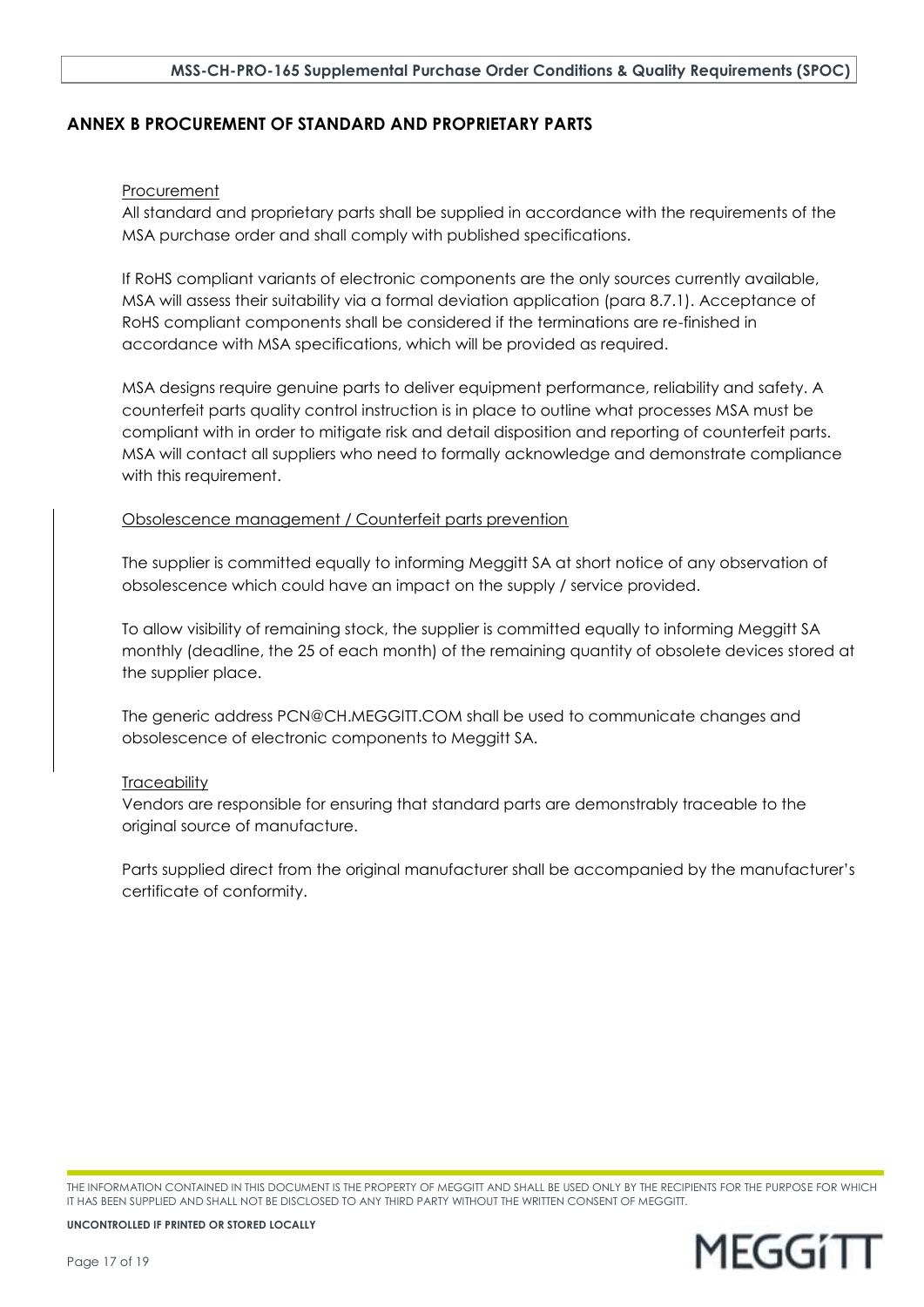Parts may be procured from a source which has no more than one other vendor between themselves and the original manufacturer with the vendor's certificate of conformity making direct reference to the original manufacturer's batch number. For example:



Components can be sourced with a broken trail of traceability providing that they are verified by an independent accredited test house as meeting the applicable specification. Deviation approval is required for untraceable items which have been counterfeit tested in accordance with MPRC 10 § 8.4.1.

#### Life and storage of:

**PCB bare boards** shall be vacuum packed with desiccant and indicator and shall be no older than 2 years unless otherwise agreed.

**Electronic components** shall be stored in accordance with J-STD-033 (current issue) and shall have a clearly visible date code. Solderability can degrade on components that are 2 or more years old, therefore a suitable level of in-process verification or refinishing (as necessary for obsolete parts) should be considered to minimise risk of a poor solder joint.

THE INFORMATION CONTAINED IN THIS DOCUMENT IS THE PROPERTY OF MEGGITT AND SHALL BE USED ONLY BY THE RECIPIENTS FOR THE PURPOSE FOR WHICH IT HAS BEEN SUPPLIED AND SHALL NOT BE DISCLOSED TO ANY THIRD PARTY WITHOUT THE WRITTEN CONSENT OF MEGGITT.